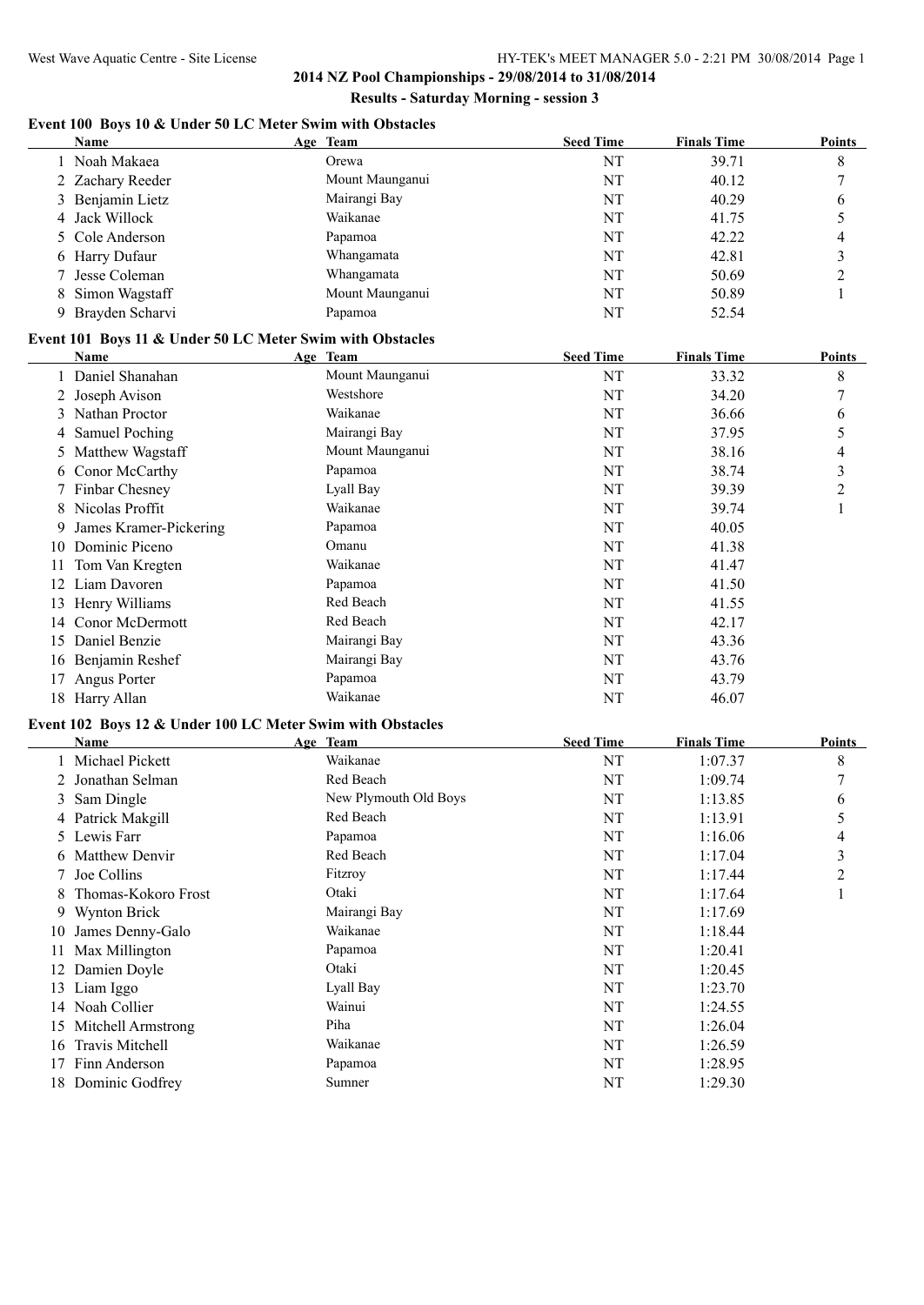# **(Event 102 Boys 12 & Under 100 LC Meter Swim with Obstacles)**

|     | <b>Name</b>                                                | Age Team                       | <b>Seed Time</b> | <b>Finals Time</b> | Points |
|-----|------------------------------------------------------------|--------------------------------|------------------|--------------------|--------|
| 19. | <b>Harrison Burns</b>                                      | Mount Maunganui                | NT               | 1:30.16            |        |
| 20  | Finn Brimelow                                              | Fitzroy                        | NT               | 1:30.24            |        |
|     | 21 Charlie Dods                                            | Waikanae                       | NT               | 1:30.71            |        |
| 22  | <b>Hector Munro</b>                                        | Mount Maunganui                | NT               | 1:32.70            |        |
|     | 23 Lewis Park                                              | Fitzroy                        | NT               | 1:33.49            |        |
|     | 24 Ryan Clough                                             | Fitzroy                        | NT               | 1:33.53            |        |
|     | 25 Zavier Low                                              | Wainui                         | NT               | 1:39.72            |        |
|     | 26 Dylan Scharvi                                           | Papamoa                        | NT               | 1:41.15            |        |
| 27  | Cameron Keenan                                             | Lyall Bay                      | NT               | 1:43.44            |        |
|     | 28 Liam Porter                                             | Papamoa                        | NT               | 1:44.15            |        |
| 29  | Toby Hunt                                                  | Lyall Bay                      | NT               | 1:46.70            |        |
|     | 30 Jack Price                                              | Mairangi Bay                   | NT               | 1:58.03            |        |
|     | Event 103 Boys 13 & Under 100 LC Meter Swim with Obstacles |                                |                  |                    |        |
|     | <b>Name</b>                                                | Age Team                       | <b>Seed Time</b> | <b>Finals Time</b> | Points |
|     | 1 Lochlainn O'Connor                                       | Mount Maunganui                | NT               | 1:06.91            | 8      |
|     | $2 + \lambda$ delmes Indian                                | $I_{\text{vol}}1_{\text{Dov}}$ | <b>NIT</b>       | 1.06.02            | 7      |

|    | Lochlainn O'Connor       | Mount Maunganui       | ΝΊ | 1:06.91 | 8              |
|----|--------------------------|-----------------------|----|---------|----------------|
|    | Atakura Julian           | Lyall Bay             | NT | 1:06.92 | 7              |
| 3  | Liam Moffatt             | Papamoa               | NT | 1:09.31 | 6              |
| 4  | Tom Wilson               | Papamoa               | NT | 1:09.98 | 5              |
|    | <b>Matthew Proffit</b>   | Waikanae              | NT | 1:10.05 | 4              |
| 6  | Matthew Meuli            | New Plymouth Old Boys | NT | 1:10.23 | 3              |
|    | Levi Ata                 | Red Beach             | NT | 1:11.52 | $\overline{c}$ |
| 8  | Tamarau Kipa             | Mount Maunganui       | NT | 1:12.17 |                |
| 9  | Luther Maxwell           | Lyall Bay             | NT | 1:13.26 |                |
| 10 | Callum Stinson           | Red Beach             | NT | 1:13.60 |                |
| 11 | Thomas Hart              | Waikanae              | NT | 1:14.50 |                |
| 12 | Sam Ratima               | Mount Maunganui       | NT | 1:15.85 |                |
| 13 | Leon Castle              | Papamoa               | NT | 1:17.30 |                |
| 14 | Jack Dufaur              | Whangamata            | NT | 1:17.68 |                |
| 15 | Andrej Fuscic            | Pauanui               | NT | 1:18.63 |                |
| 16 | Liam Chesney             | Lyall Bay             | NT | 1:19.54 |                |
| 17 | Te Haukopa Ehau-Taumaunu | Waikanae              | NT | 1:19.76 |                |
| 18 | Sam Middleton            | Waikanae              | NT | 1:19.84 |                |
| 19 | Jacob Babb               | Rarangi               | NT | 1:20.98 |                |
| 20 | Max Boocock              | Red Beach             | NT | 1:21.16 |                |
| 21 | Zac Cooke                | Piha                  | NT | 1:23.37 |                |
| 22 | Theo Johnsen             | Fitzroy               | NT | 1:25.67 |                |
| 23 | Dylan McDermott          | Red Beach             | NT | 1:26.81 |                |
| 24 | Tovia Patelesio          | Piha                  | NT | 1:28.81 |                |
| 25 | Zachariah Stewart        | Mairangi Bay          | NT | 1:30.64 |                |
| 26 | Taine Slaughter          | Piha                  | NT | 1:31.89 |                |
| 27 | Nathan Salt              | Mairangi Bay          | NT | 1:38.33 |                |
|    | 28 Ryan Anderson         | Kariaotahi            | NT | 1:51.55 |                |

# **Event 104 Boys 15 & Under 200 LC Meter Swim with Obstacles**

| Name                 | Age Team              | <b>Seed Time</b> | <b>Finals Time</b> | <b>Points</b> |
|----------------------|-----------------------|------------------|--------------------|---------------|
| <b>Daniel Barron</b> | Mount Maunganui       | NT               | 2:14.92            |               |
| 2 Hamish Miller      | Mount Maunganui       | NΤ               | 2:17.66            |               |
| 3 Oscar Williams     | Whangamata            | NT               | 2:20.07            |               |
| 4 Jack Dingle        | New Plymouth Old Boys | NT               | 2:20.49            |               |
| 5 Isaac Marshall     | Mount Maunganui       | NT               | 2:21.96            |               |
| 6 Morgan Brockelsby  | Mount Maunganui       | NT               | 2:23.33            |               |
|                      |                       |                  |                    |               |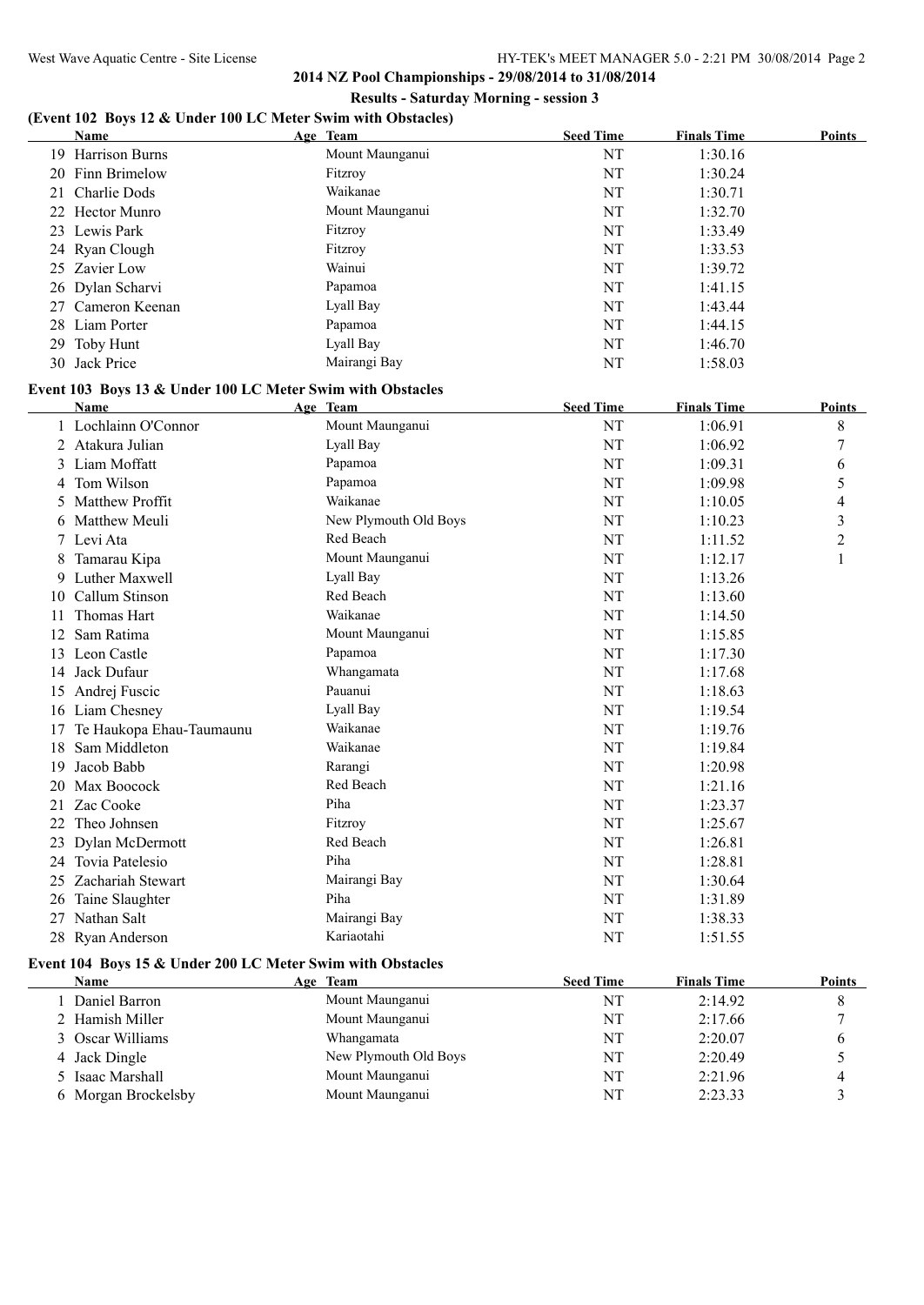# **(Event 104 Boys 15 & Under 200 LC Meter Swim with Obstacles)**

|       | Name                 | Age Team                                                   | <b>Seed Time</b> | <b>Finals Time</b> | <b>Points</b> |
|-------|----------------------|------------------------------------------------------------|------------------|--------------------|---------------|
|       | <b>Blake Brown</b>   | Midway                                                     | NT               | 2:23.35            | 2             |
| 8     | Abe Larsen           | Fitzroy                                                    | NT               | 2:24.95            | 1             |
| 9     | John Clark           | Whakatane                                                  | NT               | 2:27.22            |               |
| 10    | Seb Johnson          | Sumner                                                     | NT               | 2:27.44            |               |
| 11    | Mitch Cowdrey        | Papamoa                                                    | NT               | 2:27.94            |               |
| 12    | Flynn Campbell-Scott | Whangamata                                                 | NT               | 2:29.08            |               |
| 13    | Joshua Brown         | Mairangi Bay                                               | NT               | 2:30.01            |               |
|       | 14 Harrison Tucker   | Sumner                                                     | NT               | 2:31.41            |               |
| 15    | Sam Johnston         | Papamoa                                                    | NT               | 2:32.28            |               |
| 16    | Marshall Wells       | Papamoa                                                    | NT               | 2:33.68            |               |
| 17    | James Hart           | Waikanae                                                   | NT               | 2:34.23            |               |
| 18    | Lucas Piceno         | Omanu                                                      | NT               | 2:37.43            |               |
| 19    | Rhys Lloyd           | Piha                                                       | NT               | 2:37.67            |               |
| 20    | Hunter Pethers-Boak  | Mairangi Bay                                               | NT               | 2:38.76            |               |
| 21    | Harry Fergus         | Sumner                                                     | NT               | 2:39.72            |               |
| 22    | Max McCallum         | Fitzroy                                                    | NT               | 2:43.33            |               |
| 23    | Jack Gordon          | Piha                                                       | NT               | 2:43.52            |               |
| 24    | Hamish Gledhill      | Red Beach                                                  | NT               | 2:43.85            |               |
|       | 25 Harry Pearce      | Red Beach                                                  | NT               | 2:44.13            |               |
| 26    | <b>Kees Kramer</b>   | Red Beach                                                  | NT               | 2:46.08            |               |
| 27    | Nicholas Meiklejohn  | Rarangi                                                    | NT               | 2:46.94            |               |
| 28    | Oscar Dove           | Piha                                                       | NT               | 2:48.51            |               |
| 29    | Ben McCallum         | Fitzroy                                                    | NT               | 2:48.79            |               |
|       | 30 Benjamin Coombes  | Mairangi Bay                                               | NT               | 2:49.12            |               |
| $*31$ | Harry Mellor         | Red Beach                                                  | NT               | 2:49.53            |               |
| $*31$ | <b>Rhys Castle</b>   | Papamoa                                                    | NT               | 2:49.53            |               |
| 33    | Mitchell McClurg     | Sumner                                                     | NT               | 2:50.08            |               |
| 34    | Sam Readman          | Red Beach                                                  | NT               | 2:50.28            |               |
|       | 35 Ryan Delaney      | Piha                                                       | NT               | 2:53.84            |               |
| 36    | Liam Simes           | Lyall Bay                                                  | NT               | 3:05.33            |               |
|       | 37 Brodie Campbell   | Red Beach                                                  | NT               | 3:09.01            |               |
|       |                      | Event 105 Boys 18 & Under 200 LC Meter Swim with Obstacles |                  |                    |               |
|       | <b>Name</b>          | Age Team                                                   | <b>Seed Time</b> | <b>Finals Time</b> | <b>Points</b> |

|     | Name                 | Age Team        | <b>Seed Time</b> | <b>Finals Time</b> | Points |
|-----|----------------------|-----------------|------------------|--------------------|--------|
|     | 1 Daniel St George   | New South Wales | NT               | 2:07.62            | 8      |
|     | 2 Corey Fletcher     | New South Wales | NT               | 2:08.11            | 7      |
|     | <b>Matthew Scott</b> | Midway          | NT               | 2:08.54            | 6      |
|     | 4 Nico Van Der Wilt  | Lyall Bay       | NT               | 2:09.07            | 5      |
|     | 5 Ben Johnston       | Papamoa         | NT               | 2:09.38            | 4      |
|     | 6 Perry Farrell      | Mount Maunganui | NT               | 2:10.34            | 3      |
|     | 7 Cole Drinnan       | Orewa           | NT               | 2:10.41            | 2      |
|     | 8 Lachlan Moyle      | New South Wales | NT               | 2:11.26            |        |
|     | Ben Cochrane         | Omanu           | NT               | 2:12.85            |        |
| 10  | Jack Ford            | New South Wales | NT               | 2:12.87            |        |
|     | Jacob Hales          | Papamoa         | NT               | 2:14.70            |        |
|     | Kane Sefton          | Mount Maunganui | NT               | 2:17.44            |        |
| 13  | Daniel Hart          | Papamoa         | NT               | 2:17.52            |        |
| 14  | Max White            | Piha            | NT               | 2:17.58            |        |
| 15  | Justin Pickering     | Papamoa         | NT               | 2:17.71            |        |
| 16  | Mason Bryant         | Papamoa         | NT               | 2:18.78            |        |
|     | Keegan Street        | New South Wales | NT               | 2:19.41            |        |
| 18. | Daniel Cole          | New South Wales | NT               | 2:22.84            |        |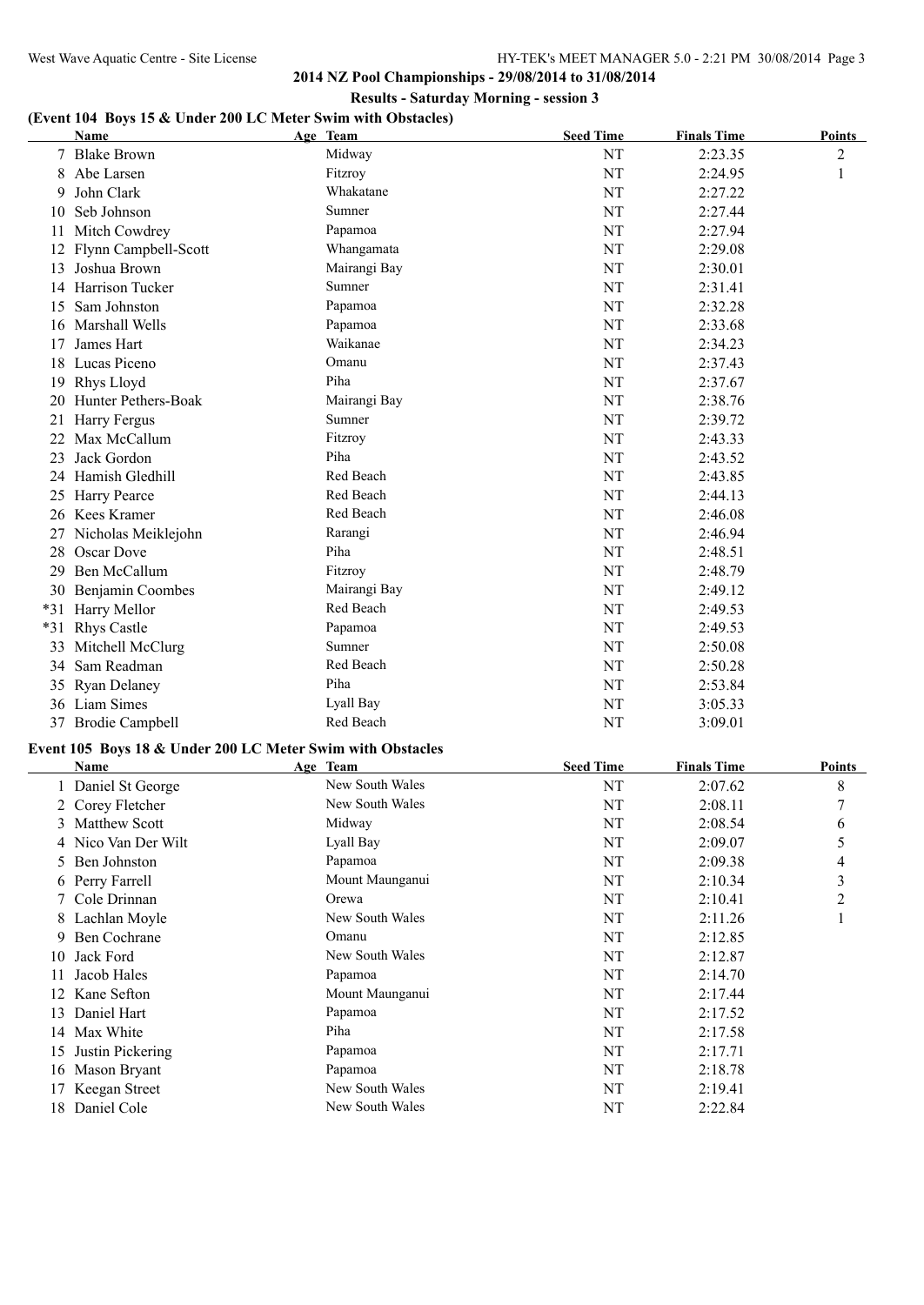# **(Event 105 Boys 18 & Under 200 LC Meter Swim with Obstacles)**

|    | Name                                           | Age Team        | <b>Seed Time</b> | <b>Finals Time</b> | Points |
|----|------------------------------------------------|-----------------|------------------|--------------------|--------|
| 19 | Jack Virtue                                    | Wainui          | NT               | 2:22.99            |        |
| 20 | James Scott                                    | Orewa           | NT               | 2:25.05            |        |
| 21 | <b>Samuel Pasley</b>                           | Omanu           | NT               | 2:25.33            |        |
|    | 22 Jonty Low                                   | Wainui          | NT               | 2:25.71            |        |
| 23 | Ben Elisara                                    | Omanu           | NT               | 2:25.74            |        |
| 24 | Adam Walker                                    | Piha            | NT               | 2:28.90            |        |
| 25 | Adam Parker                                    | Piha            | NT               | 2:29.12            |        |
|    | 26 Tom Dods                                    | Waikanae        | NT               | 2:30.22            |        |
|    | 27 Kelly Geiseler                              | Waikanae        | NT               | 2:30.77            |        |
| 28 | Joshua Jarvis                                  | Omanu           | NT               | 2:30.99            |        |
| 29 | Jason Southcombe                               | Kariaotahi      | NT               | 2:38.48            |        |
|    | 30 Luke Simperingham                           | Waikanae        | NT               | 2:44.06            |        |
|    | 31 Logan McDonald                              | Levin-Waitarere | NT               | 2:56.74            |        |
|    | 32 Ryan Saddington                             | Kariaotahi      | NT               | 3:12.74            |        |
|    | --- Callum McKenzie                            | Levin-Waitarere | NT               | <b>DNF</b>         |        |
|    | Event 106 Men 200 LC Meter swim with Obstacles |                 |                  |                    |        |

|                                                                                                                                                                                                                                                                                                                                                                                                                                                                            | Name                  | Age Team        | <b>Seed Time</b> | <b>Finals Time</b> | <b>Points</b> |
|----------------------------------------------------------------------------------------------------------------------------------------------------------------------------------------------------------------------------------------------------------------------------------------------------------------------------------------------------------------------------------------------------------------------------------------------------------------------------|-----------------------|-----------------|------------------|--------------------|---------------|
|                                                                                                                                                                                                                                                                                                                                                                                                                                                                            | 1 Steven Kent         | Titahi Bay      | NT               | 1:55.16            | 8             |
|                                                                                                                                                                                                                                                                                                                                                                                                                                                                            | 2 Andrew McMillan     | St Clair        | NT               | 1:58.98            | $\mathcal{I}$ |
|                                                                                                                                                                                                                                                                                                                                                                                                                                                                            | 3 Chris Dawson        | Midway          | NT               | 2:01.77            | 6             |
|                                                                                                                                                                                                                                                                                                                                                                                                                                                                            | 4 Adam Simpson        | Mount Maunganui | NT               | 2:04.53            | 5             |
|                                                                                                                                                                                                                                                                                                                                                                                                                                                                            | 5 Cory Taylor         | Midway          | NT               | 2:09.11            | 4             |
| 6.                                                                                                                                                                                                                                                                                                                                                                                                                                                                         | Jake Allen            | Paekakriki      | NT               | 2:10.81            | 3             |
|                                                                                                                                                                                                                                                                                                                                                                                                                                                                            | 7 Sean Newcombe       | Piha            | NT               | 2:11.63            | 2             |
|                                                                                                                                                                                                                                                                                                                                                                                                                                                                            | 8 Steven Ferguson     | Piha            | NT               | 2:12.79            |               |
|                                                                                                                                                                                                                                                                                                                                                                                                                                                                            | 9 Michael Bryant      | Papamoa         | NT               | 2:15.61            |               |
| 10                                                                                                                                                                                                                                                                                                                                                                                                                                                                         | Mason Pickering       | Papamoa         | NT               | 2:20.65            |               |
| 11                                                                                                                                                                                                                                                                                                                                                                                                                                                                         | George Hunter         | Mairangi Bay    | NT               | 2:22.39            |               |
| 12                                                                                                                                                                                                                                                                                                                                                                                                                                                                         | Owen Miller           | Papamoa         | NT               | 2:22.42            |               |
| 13                                                                                                                                                                                                                                                                                                                                                                                                                                                                         | Christopher Dunn      | Orewa           | NT               | 2:29.14            |               |
|                                                                                                                                                                                                                                                                                                                                                                                                                                                                            | 14 Ryan Koverman      | Papamoa         | NT               | 2:30.45            |               |
| 15                                                                                                                                                                                                                                                                                                                                                                                                                                                                         | Daniel Peacocke       | Red Beach       | NT               | 2:38.98            |               |
| 16                                                                                                                                                                                                                                                                                                                                                                                                                                                                         | Sam Paterson          | Mairangi Bay    | NT               | 3:02.62            |               |
| $\frac{1}{2} \left( \frac{1}{2} \right) \left( \frac{1}{2} \right) \left( \frac{1}{2} \right) \left( \frac{1}{2} \right) \left( \frac{1}{2} \right) \left( \frac{1}{2} \right) \left( \frac{1}{2} \right) \left( \frac{1}{2} \right) \left( \frac{1}{2} \right) \left( \frac{1}{2} \right) \left( \frac{1}{2} \right) \left( \frac{1}{2} \right) \left( \frac{1}{2} \right) \left( \frac{1}{2} \right) \left( \frac{1}{2} \right) \left( \frac{1}{2} \right) \left( \frac$ | <b>Biorn Battaerd</b> | Whangamata      | NT               | DQ                 |               |

### **Event 107 Boys 100 LC Meter MastersSwimObstacle**

|    | Name                  | Age Team              | <b>Seed Time</b> | <b>Finals Time</b> | <b>Points</b> |
|----|-----------------------|-----------------------|------------------|--------------------|---------------|
|    | 1 Iain McCallum       | Fitzroy               | NT               | 1:05.75            | 8             |
|    | 2 Andrew Parkin       | Levin-Waitarere       | NT               | 1:09.57            |               |
|    | 3 Thomas Burgess      | Orewa                 | NT               | 1:10.14            | 6             |
|    | 4 Matthew Pickering   | Papamoa               | NT               | 1:14.43            |               |
|    | 5 Todd Cations-Velvin | Fitzroy               | NT               | 1:17.84            | 4             |
|    | 6 Justin Hurst        | Kariaotahi            | NT               | 1:26.97            | 3             |
|    | 7 Shane Burke         | Orewa                 | NT               | 1:29.05            | 2             |
|    | 8 Ed Steenbergen      | Nelson                | NT               | 1:31.83            |               |
|    | 9 Mark Dingle         | New Plymouth Old Boys | NT               | 1:33.54            |               |
|    | 10 Trevor Keinzley    | Orewa                 | NT               | 1:34.05            |               |
|    | 11 Calum Wilson       | Waikanae              | NT               | 1:35.29            |               |
|    | 12 Calum Park         | Fitzroy               | NT               | 1:36.41            |               |
| 13 | <b>Stuart Price</b>   | Orewa                 | NT               | 1:37.60            |               |
|    | 14 Keith Miller       | Papamoa               | NT               | 1:41.93            |               |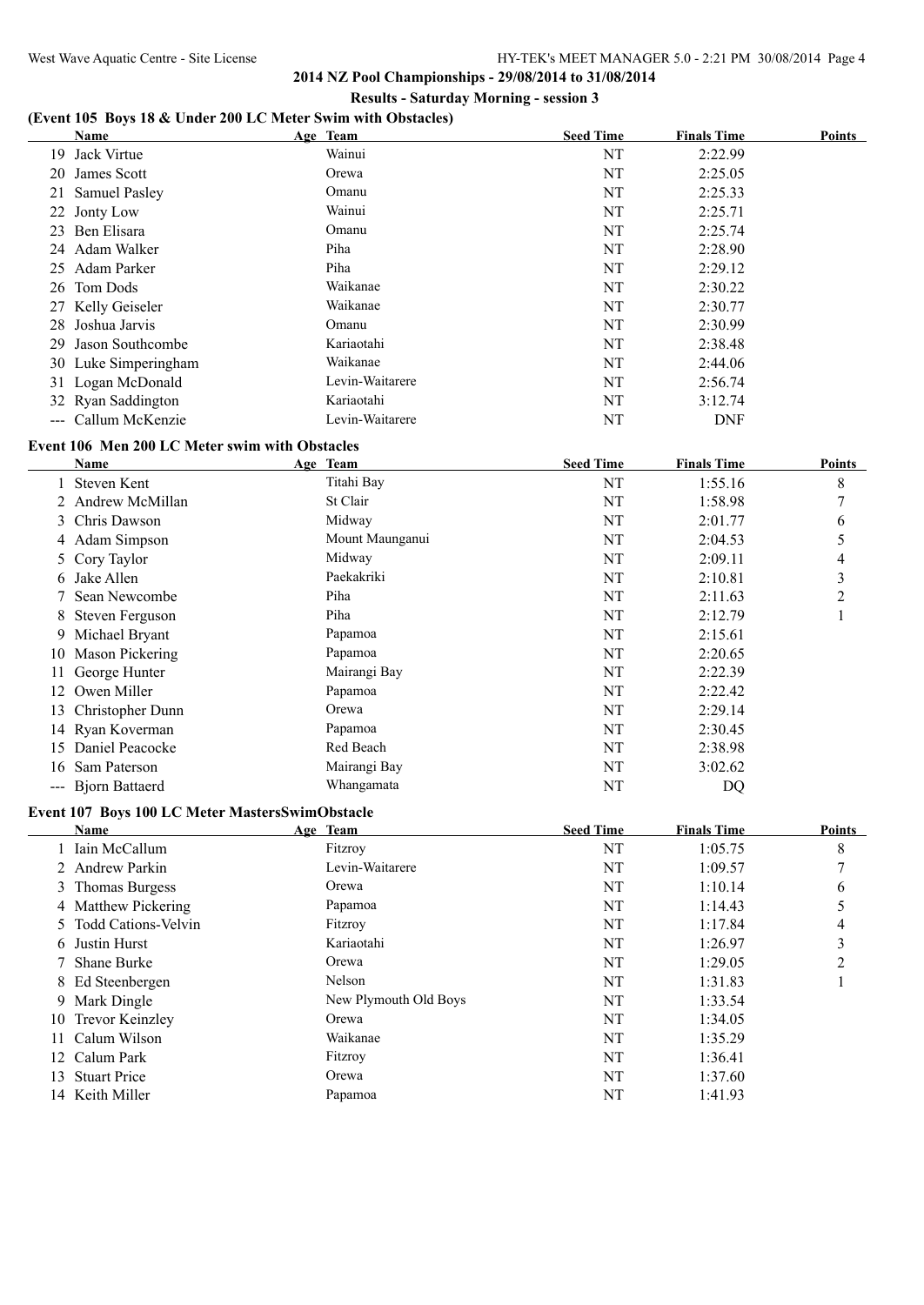| (Event 107 Boys 100 LC Meter MastersSwimObstacle)<br>Name | Age Team                            | <b>Seed Time</b> | <b>Finals Time</b> | Points |
|-----------------------------------------------------------|-------------------------------------|------------------|--------------------|--------|
| 15 Peter Stevenson                                        | Waikuku                             | NT               | 1:48.45            |        |
| 16 Faron Turner                                           | Orewa                               | NT               | 1:54.84            |        |
|                                                           |                                     |                  |                    |        |
| Event 190 Boys 15 & Under 2x25 LC Meter Line Throw Relay  |                                     |                  |                    |        |
| <b>Team</b>                                               | Relay                               | <b>Seed Time</b> | <b>Finals Time</b> | Points |
| <b>Non-Award Division</b>                                 |                                     |                  |                    |        |
| 1 Mount Maunganui                                         | B                                   | NT               | 15.53              |        |
| 1) Daniel Barron                                          | 2) Hamish Miller                    |                  |                    |        |
| 2 Fitzroy                                                 | A                                   | NT               | 26.85              |        |
| 1) Ben McCallum                                           | 2) Max McCallum                     |                  |                    |        |
| 3 Whangamata                                              | A                                   | NT               | 31.58              |        |
| 1) Flynn Campbell-Scott                                   | 2) Oscar Williams                   |                  |                    |        |
| 4 Mairangi Bay                                            | B                                   | NT               | 33.40              |        |
| 1) Benjamin Coombes                                       | 2) Benjamin Lewens                  |                  |                    |        |
| 5 Sumner                                                  | B                                   | NT               | 34.54              |        |
| 1) Harry Fergus                                           | 2) Mitchell McClurg                 |                  |                    |        |
| 6 Papamoa                                                 | B                                   | NT               | 36.49              |        |
| 1) Mitch Cowdrey                                          | 2) Marshall Wells                   |                  |                    |        |
| --- Mount Maunganui                                       | $\mathbf{A}$                        | NT               | DQ                 |        |
| 1) Morgan Brockelsby                                      | 2) Isaac Marshall                   |                  |                    |        |
| --- Papamoa                                               | $\mathsf{A}$                        | NT               | DQ                 |        |
| 1) Rhys Castle                                            | 2) Sam Johnston                     |                  |                    |        |
| --- Red Beach                                             | $\mathsf{A}$                        | NT               | DQ                 |        |
| 1) Hamish Gledhill                                        | 2) Sam Readman                      |                  |                    |        |
| --- Red Beach                                             | B                                   | NT               | <b>DNF</b>         |        |
|                                                           | 2) Harry Pearce                     |                  |                    |        |
| --- Red Beach                                             | $\mathcal{C}$                       | NT               | <b>DNF</b>         |        |
| 1) Brodie Campbell                                        | 2) Harry Mellor                     |                  |                    |        |
|                                                           |                                     |                  |                    |        |
| Event 191 Boys 18 & Under 2x25 LC Meter Line Throw Relay  |                                     |                  |                    |        |
| <b>Team</b>                                               | Relay                               | <b>Seed Time</b> | <b>Finals Time</b> | Points |
| <b>Non-Award Division</b>                                 | $\, {\bf B}$                        | NT               | 11.90              |        |
| 1 New South Wales<br>1) Jack Ford                         | 2) Daniel St George                 |                  |                    |        |
|                                                           | B                                   |                  |                    |        |
| 2 Mount Maunganui                                         |                                     | NT               | 12.22              |        |
| 1) Todd Reardon                                           | 2) Kane Sefton                      |                  |                    |        |
| 3 Omanu                                                   | A                                   | NT               | 12.58              |        |
| 1) Ben Cochrane                                           | 2) Joshua Jarvis                    |                  |                    |        |
| 4 Mairangi Bay                                            | B                                   | NT               | 12.76              |        |
| 1) Benjamin McKenzie                                      | 2) Ashton Reiser                    |                  |                    |        |
| 5 Piha                                                    | $\mathbf{A}$                        | NT               | 15.80              |        |
| 1) Adam Parker                                            | 2) Max White                        |                  |                    |        |
| 6 Papamoa                                                 | $\, {\bf B}$                        | NT               | 17.78              |        |
| 1) Daniel Hart                                            | 2) Ben Johnston                     |                  |                    |        |
| 7 Mairangi Bay                                            | $\mathbf{A}$                        | NT               | 18.13              |        |
| 1) Joshua Brown                                           | 2) Jake Hurley                      |                  |                    |        |
| 8 Kariaotahi                                              | A                                   | NT               | 21.72              |        |
| 1) Jason Southcombe                                       | 2) Ryan Saddington                  |                  |                    |        |
| 9 Omanu                                                   | B                                   | NT               | 32.55              |        |
| 1) Samuel Groot                                           | 2) Samuel Pasley                    |                  |                    |        |
|                                                           |                                     |                  |                    |        |
|                                                           | $\mathcal{C}$                       |                  |                    |        |
| 10 Papamoa                                                |                                     | NT               | 35.31              |        |
| 1) Jacob Hales<br>11 Papamoa                              | 2) Justin Pickering<br>$\mathbf{A}$ | $\rm{NT}$        | 35.45              |        |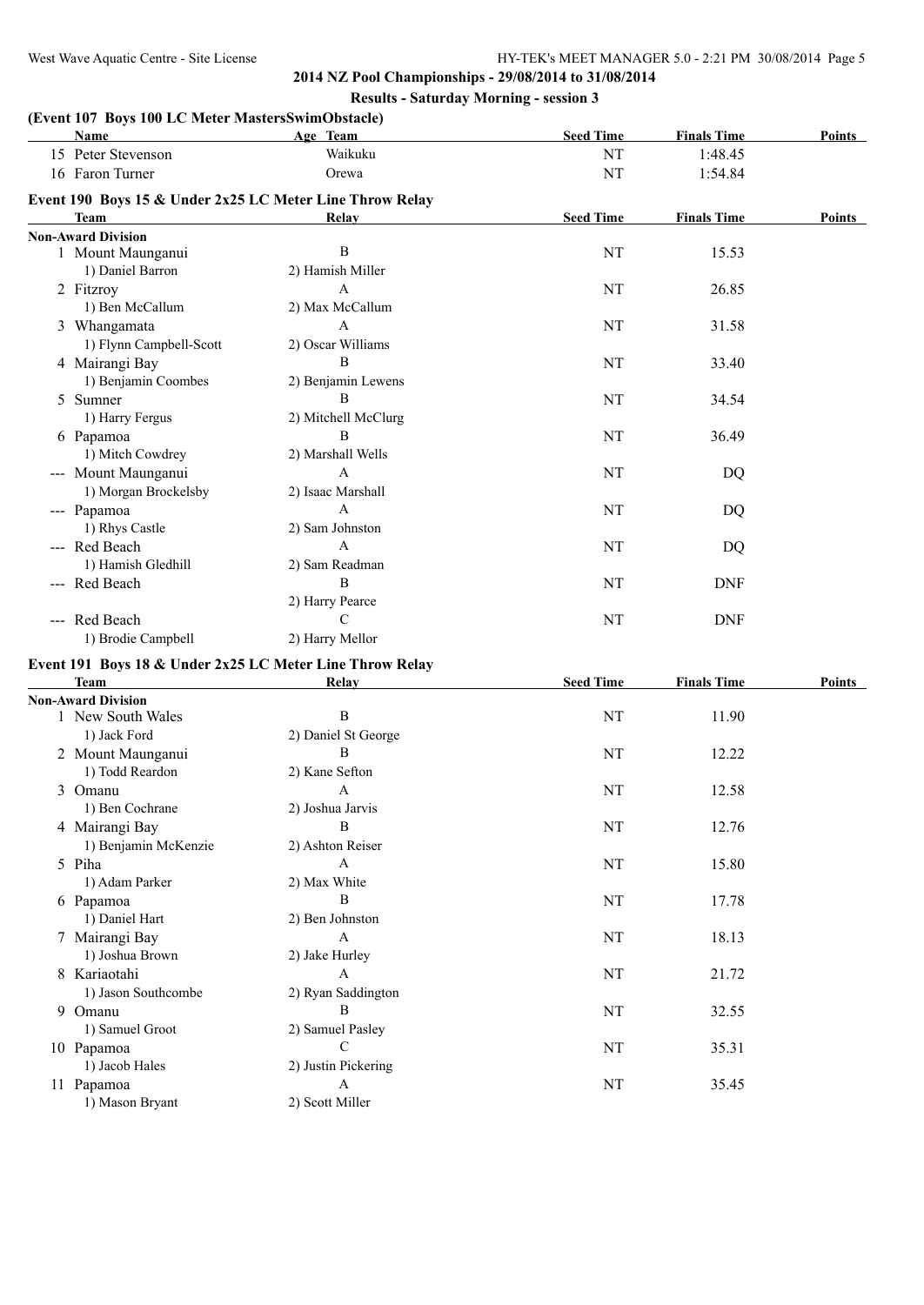# **2014 NZ Pool Championships - 29/08/2014 to 31/08/2014**

# **Results - Saturday Morning - session 3 Non-Award Division ... (Event 191 Boys 18 & Under 2x25 LC Meter Line Throw Relay)**

|       | <b>Team</b>         | $\sim$<br>Relay      | $\cdot$<br><b>Seed Time</b> | <b>Finals Time</b> | <b>Points</b> |
|-------|---------------------|----------------------|-----------------------------|--------------------|---------------|
|       | 12 New South Wales  | C                    | NT                          | 38.00              |               |
|       | 1) Corey Fletcher   | 2) Lachlan Moyle     |                             |                    |               |
| $*13$ | Waikanae            | В                    | NT                          | 42.21              |               |
|       | 1) Kelly Geiseler   | 2) Luke Simperingham |                             |                    |               |
|       | *13 New South Wales | A                    | NT                          | 42.21              |               |
|       | 1) Daniel Cole      | 2) Keegan Street     |                             |                    |               |
|       | --- Levin-Waitarere | A                    | NT                          | DQ                 |               |
|       | 1) Callum McKenzie  | 2) Hamish Spalding   |                             |                    |               |
|       | --- Mount Maunganui | A                    | NT                          | <b>DNF</b>         |               |
|       | 1) Perry Farrell    | 2) Cameron Hayes     |                             |                    |               |
| $---$ | Omanu               |                      | NT                          | <b>DNF</b>         |               |
|       | 1) Ben Elisara      | 2) Lucas Piceno      |                             |                    |               |

# **Event 192 Men 2x25 LC Meter Line Throw Relay**

| <b>Team</b>                                                 | Relay                  | <b>Seed Time</b> | <b>Finals Time</b> | Points        |
|-------------------------------------------------------------|------------------------|------------------|--------------------|---------------|
| <b>Non-Award Division</b>                                   |                        |                  |                    |               |
| 1 Papamoa                                                   | E                      | NT               | 19.94              |               |
| 1) Ryan Koverman                                            |                        |                  |                    |               |
| 2 Rarangi                                                   | A                      | NT               | 22.43              |               |
| 1) Brendon Fergusson                                        | 2) Nicholas Meiklejohn |                  |                    |               |
| 3 Orewa                                                     | $\mathbf{A}$           | NT               | 29.29              |               |
| 1) Christopher Dunn                                         | 2) James Scott         |                  |                    |               |
| 4 Piha                                                      | B                      | NT               | 30.34              |               |
| 1) Nick Berry                                               | 2) Steven Ferguson     |                  |                    |               |
| 5 Fitzroy                                                   | $\mathbf{A}$           | NT               | 38.77              |               |
| 1) Todd Cations-Velvin                                      | 2) Cathal Codyre       |                  |                    |               |
| 6 Piha                                                      | A                      | NT               | 39.54              |               |
| 1) Jack Gordon                                              | 2) Sean Newcombe       |                  |                    |               |
| 7 Papamoa                                                   | C                      | NT               | 41.21              |               |
| 1) Keith Miller                                             | 2) Matthew Pickering   |                  |                    |               |
| --- Mount Maunganui                                         | $\mathbf{A}$           | NT               | <b>DQ</b>          |               |
| 1) Haydn Reardon                                            | 2) Adam Simpson        |                  |                    |               |
| --- Midway                                                  | $\, {\bf B}$           | NT               | DQ                 |               |
| 1) Chris Dawson                                             | 2) Cory Taylor         |                  |                    |               |
| --- Piha                                                    | D                      | <b>NT</b>        | <b>DNF</b>         |               |
| 1) Ryan Delaney                                             | 2) Patrick Marsh       |                  |                    |               |
| --- Piha                                                    | $\mathbf C$            | <b>NT</b>        | <b>DNF</b>         |               |
| 1) Tom Jacka                                                | 2) Tovia Patelesio     |                  |                    |               |
| --- Midway                                                  | $\mathbf{A}$           | <b>NT</b>        | <b>DNF</b>         |               |
| 1) Shaun Pahina                                             | 2) Jack Gavin          |                  |                    |               |
| --- Orewa                                                   | B                      | <b>NT</b>        | <b>DNF</b>         |               |
| 1) Stuart Price                                             |                        |                  |                    |               |
| --- Mairangi Bay                                            | A                      | NT               | <b>DNF</b>         |               |
| 1) George Hunter                                            | 2) Sam Paterson        |                  |                    |               |
| --- Papamoa                                                 | $\overline{B}$         | NT               | <b>DNF</b>         |               |
| 1) Owen Miller                                              | 2) Mason Pickering     |                  |                    |               |
| --- Papamoa                                                 | $\mathbf{A}$           | <b>NT</b>        | <b>DNF</b>         |               |
| 1) Michael Bryant                                           | 2) Seth Merrett        |                  |                    |               |
|                                                             |                        |                  |                    |               |
| Event 193 Men 2x25 LC Meter Masters Line Throw Relay        |                        |                  |                    |               |
| <b>Team</b><br>the control of the control of the control of | Relay                  | <b>Seed Time</b> | <b>Finals Time</b> | <b>Points</b> |

|                           | $\cdots$                    | $\sim$ | 1 111419 1 1111 <b>v</b> | . |
|---------------------------|-----------------------------|--------|--------------------------|---|
| <b>Non-Award Division</b> |                             |        |                          |   |
| Orewa                     | A                           | NT     | 15.69                    |   |
| 1) Thomas Burgess         | <sup>2</sup> ) Stuart Price |        |                          |   |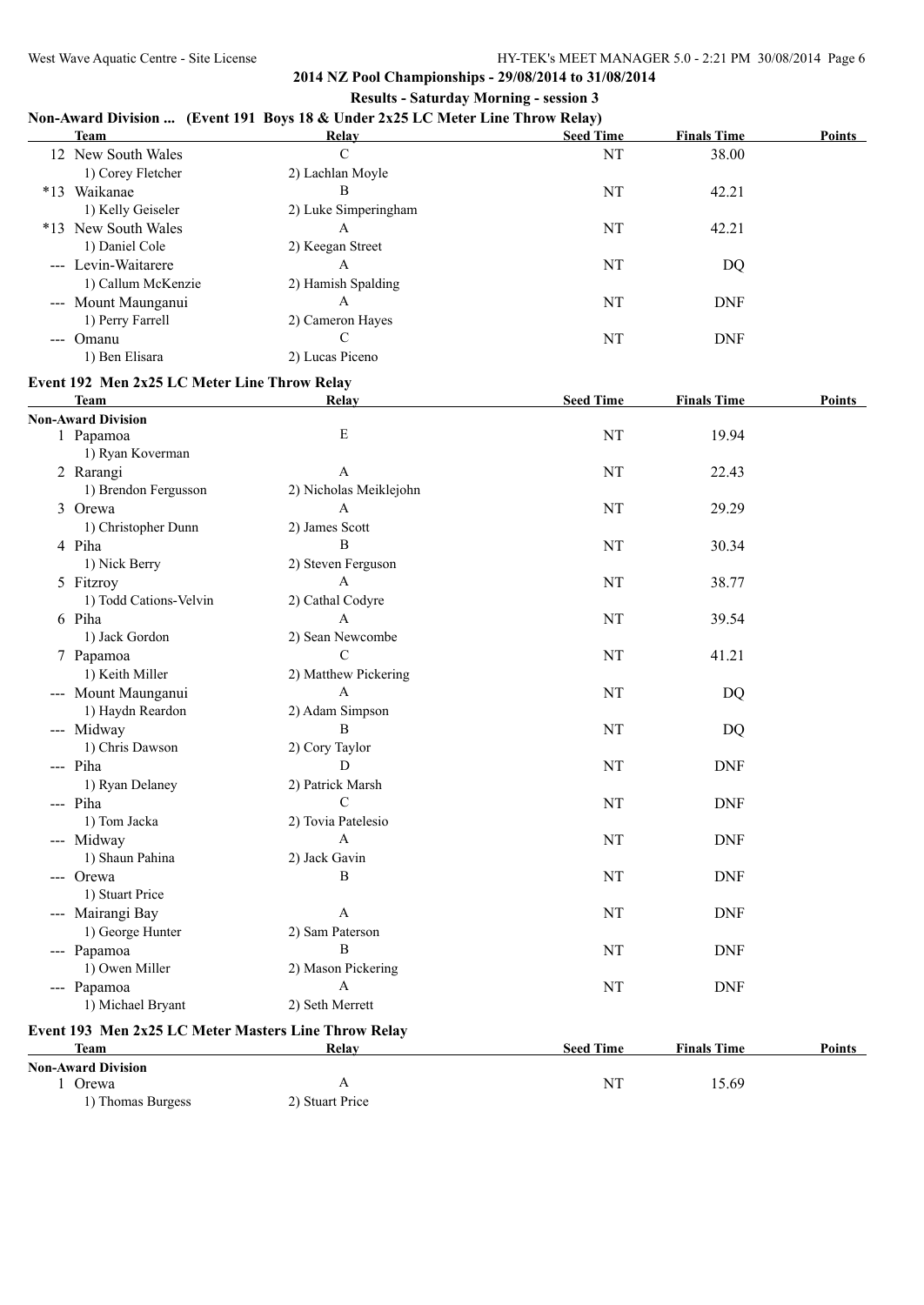## **Non-Award Division ... (Event 193 Men 2x25 LC Meter Masters Line Throw Relay)**

| <b>Team</b>       | Relay            | <b>Seed Time</b> | <b>Finals Time</b> | <b>Points</b> |
|-------------------|------------------|------------------|--------------------|---------------|
| 2 Mount Maunganui | А                | NT               | 17.60              |               |
| 1) Greg Akroyd    | 2) Brent Warner  |                  |                    |               |
| 3 Fitzroy         | A                | NT               | 39.53              |               |
| 1) Iain McCallum  | 2) Calum Park    |                  |                    |               |
| --- Kariaotahi    | A                | NT               | DQ                 |               |
| 1) Justin Hurst   | 2) Grant Higgins |                  |                    |               |
| --- Orewa         | В                | NT               | <b>DNF</b>         |               |
| 1) Shane Burke    | 2) Faron Turner  |                  |                    |               |

#### **Event 200 Girls 10 & Under 50 LC Meter Swim with Obstacles**

|    | Name                    | Age Team        | <b>Seed Time</b> | <b>Finals Time</b> | <b>Points</b> |
|----|-------------------------|-----------------|------------------|--------------------|---------------|
|    | 1 Emma North            | East End        | NT               | 39.76              | 8             |
|    | 2 Natalie Burke         | Orewa           | NT               | 40.37              | $\mathcal{L}$ |
|    | 3 Rocki Kalani Robinson | East End        | NT               | 41.52              | 6             |
|    | 4 Mia Gardiner          | Mount Maunganui | NT               | 41.60              |               |
|    | 5 Hannah Lees-Baker     | Mairangi Bay    | NT               | 42.34              | 4             |
|    | 6 Olivia Carr-Manoit    | Mount Maunganui | NT               | 42.53              | 3             |
|    | 7 Hannah Richardson     | Mount Maunganui | NT               | 44.42              | 2             |
| 8  | Hannah Turner           | Red Beach       | NT               | 44.74              |               |
|    | 9 Claudia Farr          | Papamoa         | NT               | 45.53              |               |
| 10 | Hannah Corkill          | Red Beach       | NT               | 45.89              |               |
| 11 | Marcia Kilpatrick       | Mairangi Bay    | NT               | 46.32              |               |
|    | 12 Zoe Harwood          | Red Beach       | NT               | 46.50              |               |
| 13 | Erin McCarthy           | Papamoa         | NT               | 47.26              |               |
| 14 | Charlotte Brown         | Rarangi         | NT               | 47.83              |               |
|    | 15 Isabel Riseley       | Lyall Bay       | NT               | 54.41              |               |

#### **Event 201 Girls 11 & Under 50 LC Meter Swim with Obstacles**

|    | Name                 | Age Team        | <b>Seed Time</b> | <b>Finals Time</b> | <b>Points</b> |
|----|----------------------|-----------------|------------------|--------------------|---------------|
|    | Astaria Te Aukura    | Mairangi Bay    | NT               | 34.60              | 8             |
|    | 2 Annabella Jencova  | Otaki           | NT               | 34.86              | 7             |
| 3  | Jaimie Eagle         | Mairangi Bay    | NT               | 36.25              | 6             |
|    | 4 Nicole Kelly       | Mairangi Bay    | NT               | 36.92              | 5             |
|    | 5 Sophia Taylor      | East End        | NT               | 37.13              | 4             |
|    | 6 Ruby Sussock       | Whangamata      | NT               | 37.29              | 3             |
|    | Clem McIntosh-Oakley | Lyall Bay       | NT               | 37.72              | 2             |
|    | 8 Loredana Unsworth  | Lyall Bay       | NT               | 38.06              |               |
| 9  | Erin Metcalfe        | Fitzroy         | NT               | 38.27              |               |
| 10 | Saffron O'Donnell    | Papamoa         | NT               | 38.98              |               |
| 11 | Sakura Gardiner      | Red Beach       | NT               | 39.01              |               |
| 12 | Edan Wilson          | Waikanae        | NT               | 40.87              |               |
| 13 | Milla Munro          | Mount Maunganui | NT               | 41.60              |               |
| 14 | Lulu Bell            | Whangamata      | NT               | 41.62              |               |
| 15 | Erika Babb           | Rarangi         | NT               | 42.79              |               |
| 16 | Brooke Puletaha      | East End        | NT               | 43.54              |               |
| 17 | Jemima Pol           | Papamoa         | NT               | 44.31              |               |
| 18 | Josie Cornish        | Red Beach       | NT               | 44.80              |               |
| 19 | Sophie Clegg         | East End        | NT               | 45.37              |               |
| 20 | Aimee Johnson        | Mairangi Bay    | NT               | 45.71              |               |
| 21 | Mary Kramer          | Red Beach       | NT               | 45.76              |               |
| 22 | Elise Troy           | Mairangi Bay    | NT               | 46.96              |               |
| 23 | Stella Trevett       | Mairangi Bay    | NT               | 51.37              |               |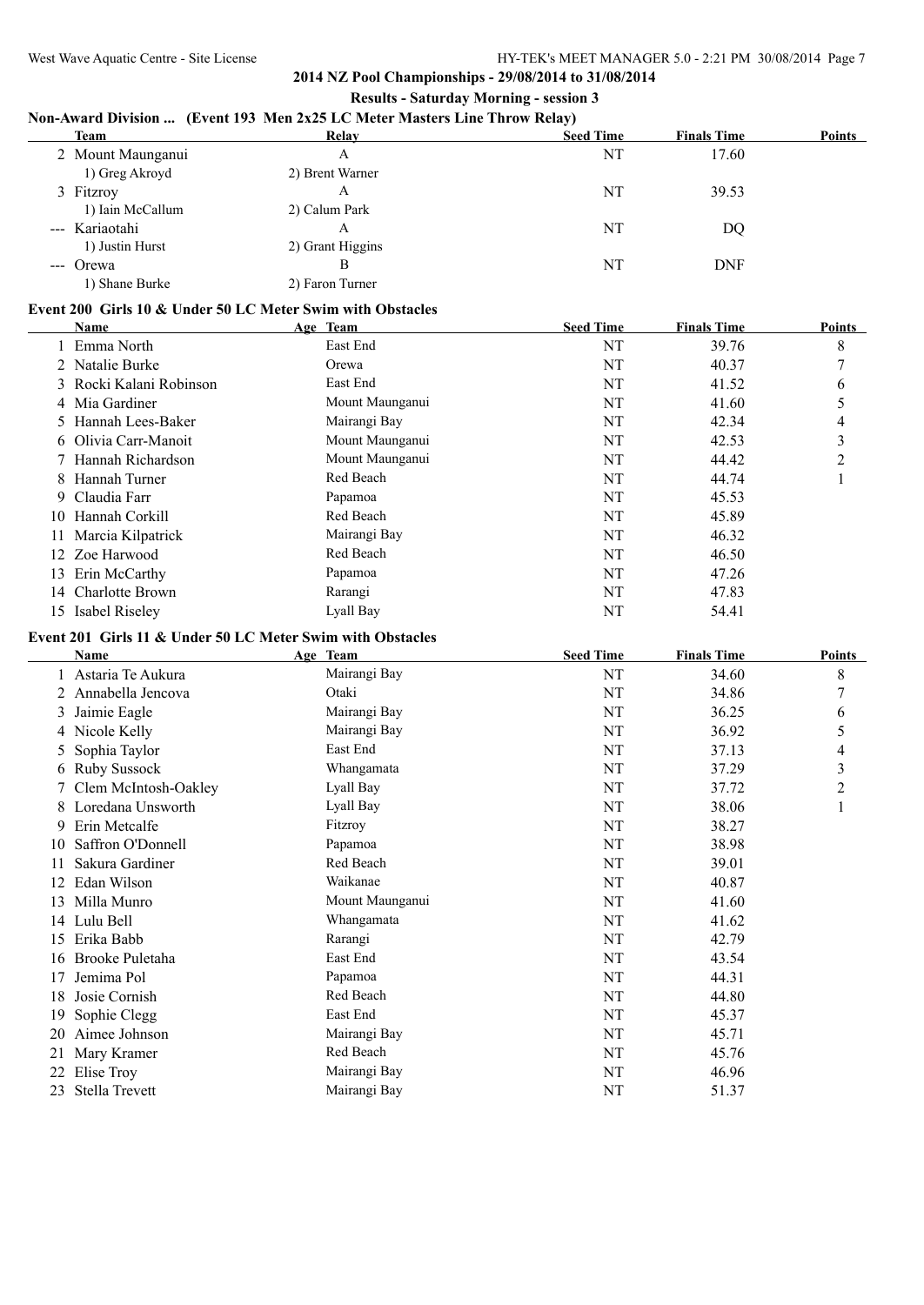#### West Wave Aquatic Centre - Site License HY-TEK's MEET MANAGER 5.0 - 2:21 PM 30/08/2014 Page 8

**2014 NZ Pool Championships - 29/08/2014 to 31/08/2014 Results - Saturday Morning - session 3**

# **(Event 201 Girls 11 & Under 50 LC Meter Swim with Obstacles)**

|     | Name                                                        | Age Team        | <b>Seed Time</b> | <b>Finals Time</b> | <b>Points</b>           |
|-----|-------------------------------------------------------------|-----------------|------------------|--------------------|-------------------------|
|     | 24 Georgia Crawford                                         | Mairangi Bay    | NT               | 1:00.31            |                         |
|     | Event 202 Girls 12 & Under 100 LC Meter Swim with Obstacles |                 |                  |                    |                         |
|     | Name                                                        | Age Team        | <b>Seed Time</b> | <b>Finals Time</b> | <b>Points</b>           |
|     | 1 Isabella Akroyd                                           | Mount Maunganui | NT               | 1:11.35            | $\,$ 8 $\,$             |
|     | 2 Andie Quirke                                              | Mairangi Bay    | NT               | 1:11.78            | $\sqrt{ }$              |
| 3   | Gaibreill Wainohu                                           | Waikanae        | NT               | 1:13.04            | 6                       |
|     | 4 Sasha Reid                                                | Fitzrov         | NT               | 1:14.82            | 5                       |
| 5.  | Samantha Durston                                            | Waikanae        | NT               | 1:16.82            | 4                       |
|     | 6 Lucy North                                                | East End        | NT               | 1:17.92            | $\overline{\mathbf{3}}$ |
|     | 7 Emily Cameron                                             | Piha            | NT               | 1:18.58            | $\overline{2}$          |
|     | 8 Natalya MacKenzie                                         | Piha            | NT               | 1:20.48            | 1                       |
|     | 9 Daisy Davis                                               | Otaki           | NT               | 1:20.73            |                         |
|     | 10 McKeelie Van Lye                                         | Mount Maunganui | NT               | 1:21.02            |                         |
|     | 11 Nadine Lees                                              | Mairangi Bay    | NT               | 1:21.21            |                         |
|     | 12 Niamh Brittenden                                         | Piha            | NT               | 1:21.31            |                         |
|     | 13 Erin O'Mara                                              | Kariaotahi      | NT               | 1:22.54            |                         |
|     | 14 Lucy Holloway                                            | Mairangi Bay    | NT               | 1:22.75            |                         |
|     | 15 Jenna Stephenson                                         | Papamoa         | NT               | 1:23.10            |                         |
|     | 16 Emily Pol                                                | Papamoa         | NT               | 1:23.13            |                         |
|     | 17 Molly Brittenden                                         | Piha            | NT               | 1:24.45            |                         |
|     | 18 Brooke Willock                                           | Waikanae        | NT               | 1:24.79            |                         |
|     | 19 Lily Alton                                               | Mount Maunganui | NT               | 1:24.82            |                         |
| 20  | Lily Sparks                                                 | Waikanae        | NT               | 1:25.42            |                         |
| 21. | Isabella Fuscic                                             | Pauanui         | NT               | 1:25.95            |                         |
|     | 22 Gabrielle Barnett-Bates                                  | Lyall Bay       | NT               | 1:28.22            |                         |
|     | 23 Sofia Parini                                             | Kariaotahi      | NT               | 1:28.90            |                         |
|     | 24 Olivia Simes                                             | Lyall Bay       | NT               | 1:31.86            |                         |
|     | 25 Louise Brown                                             | Rarangi         | NT               | 1:32.04            |                         |
|     | 26 Jacinda McCallum                                         | East End        | NT               | 1:34.95            |                         |
|     | 27 Abbey Julian                                             | East End        | NT               | 1:36.31            |                         |
|     | 28 Belle Kingi                                              | Mairangi Bay    | NT               | 1:39.36            |                         |
| 29  | Jessica Rowse                                               | Rarangi         | NT               | 1:45.97            |                         |
|     | Event 203 Girls 13 & Under 100 LC Meter Swim with Obstacles |                 |                  |                    |                         |
|     | Name                                                        | Age Team        | <b>Seed Time</b> | <b>Finals Time</b> | <b>Points</b>           |
|     | 1 Lucy Makaea                                               | Orewa           | NT               | 1:06.83            | $\,$ 8 $\,$             |
|     | 2 Alaynah Bettany                                           | Lyall Bay       | NT               | 1:07.89            | $\overline{7}$          |
|     | 3 Remadettte Dovle                                          | Mairangi Ray    | NT               | 1.0890             | 6                       |

|    | 2 Alaynan Bettany    | Lyall Day       | IN 1 | 1.07.09 |   |
|----|----------------------|-----------------|------|---------|---|
|    | 3 Bernadettte Doyle  | Mairangi Bay    | NT   | 1:08.90 | 6 |
|    | 4 Tania Denvir       | Red Beach       | NT   | 1:09.21 |   |
|    | 5 Isobel Hillman     | Mairangi Bay    | NT   | 1:12.99 | 4 |
|    | 6 Kara Drinnan       | Orewa           | NT   | 1:15.36 | 3 |
|    | 7 Reebekaa Robinson  | East End        | NT   | 1:15.38 | 2 |
|    | 8 Ella Kingi         | Lyall Bay       | NT   | 1:16.60 |   |
|    | 9 Camille Small      | Red Beach       | NT   | 1:17.09 |   |
|    | 10 Rebecca Barron    | Mount Maunganui | NT   | 1:18.81 |   |
|    | 11 Kellann Kemp      | Waikanae        | NT   | 1:19.07 |   |
|    | 12 Eliza-Jane Rieger | Mount Maunganui | NT   | 1:19.28 |   |
|    | 13 Clare Milne       | Waikanae        | NT   | 1:19.32 |   |
|    | 14 Megan Cox         | Lyall Bay       | NT   | 1:19.46 |   |
| 15 | Petra Sparks         | Waikanae        | NT   | 1:20.08 |   |
|    | 16 Sashenka Reiser   | Mairangi Bay    | NT   | 1:22.25 |   |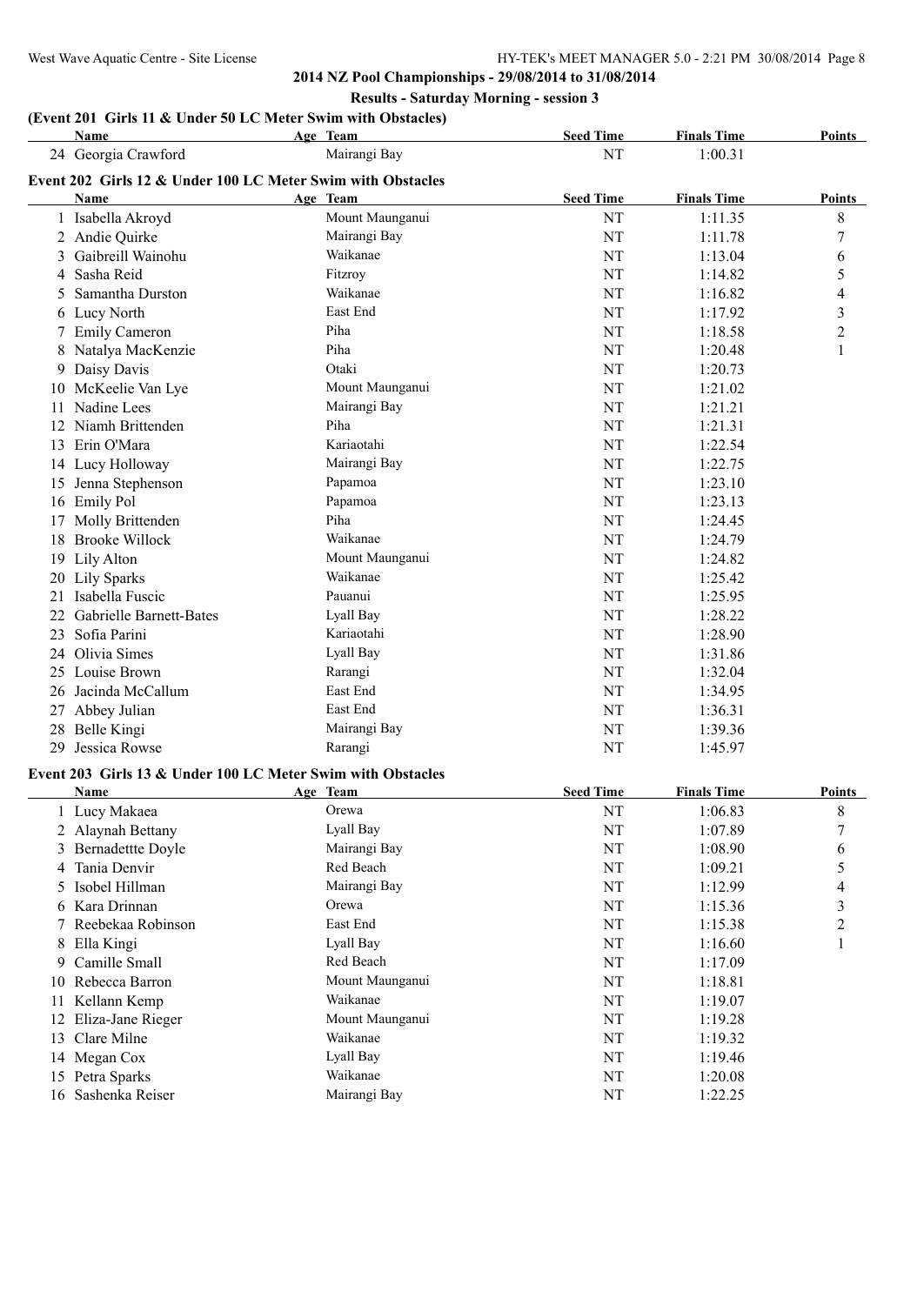#### West Wave Aquatic Centre - Site License HY-TEK's MEET MANAGER 5.0 - 2:21 PM 30/08/2014 Page 9

**2014 NZ Pool Championships - 29/08/2014 to 31/08/2014 Results - Saturday Morning - session 3**

# **(Event 203 Girls 13 & Under 100 LC Meter Swim with Obstacles)**

|     | Name                     | Age Team        | <b>Seed Time</b> | <b>Finals Time</b> | Points |
|-----|--------------------------|-----------------|------------------|--------------------|--------|
|     | 17 Geena Langlois        | Rarangi         | NT               | 1:22.73            |        |
| 18  | Gemini McNabb            | Waikanae        | NT               | 1:22.97            |        |
| 19  | Louba Coates             | Lyall Bay       | NT               | 1:23.27            |        |
| 20  | Caitlyn Moeller          | East End        | NT               | 1:23.29            |        |
| 21  | Lucy Marvin              | Whangamata      | NT               | 1:23.35            |        |
| 22  | Samantha Reeder          | Mount Maunganui | NT               | 1:23.39            |        |
| 23  | Tian Daniels             | Papamoa         | NT               | 1:23.57            |        |
| 24  | <b>Holly Marson Wood</b> | Piha            | NT               | 1:25.11            |        |
| 25  | Aoife Fyall              | Waikanae        | NT               | 1:25.65            |        |
| 26  | Abbey Brown              | Rarangi         | NT               | 1:26.47            |        |
| 27  | Lucy Pownall             | Piha            | NT               | 1:26.81            |        |
| 28  | I Rangiaatea Shepherd    | Mairangi Bay    | NT               | 1:27.08            |        |
| 29  | Francesca Piceno         | Omanu           | NT               | 1:27.82            |        |
| 30  | Te Maunga Roa Shepherd   | Mairangi Bay    | NT               | 1:28.43            |        |
| 31  | Tabitha Marshall         | Mount Maunganui | NT               | 1:29.00            |        |
| 32. | Amber Blackler           | Piha            | NT               | 1:29.06            |        |
| 33  | Ella Van Kregten         | Waikanae        | NT               | 1:30.10            |        |
| 34  | Charlotte Blackler       | Piha            | NT               | 1:30.71            |        |
| 35  | Kaarearea Shepherd       | Mairangi Bay    | NT               | 1:35.00            |        |
| 36  | Eva Albiston             | Lyall Bay       | NT               | 1:35.69            |        |
| 37  | Tayla Swann              | Waikanae        | NT               | 1:38.87            |        |

### **Event 204 Girls 15 & Under 200 LC Meter Swim with Obstacles**

|    | <b>Name</b>             | Age Team        | <b>Seed Time</b> | <b>Finals Time</b> | <b>Points</b>           |
|----|-------------------------|-----------------|------------------|--------------------|-------------------------|
|    | 1 Libby Bradley         | Mount Maunganui | NT               | 2:22.50            | 8                       |
|    | 2 Danika Ryland-Higgins | Kariaotahi      | NT               | 2:22.66            | 7                       |
| 3  | Ella Drinnan            | Orewa           | NT               | 2:25.56            | 6                       |
|    | 4 Lauren Pickett        | Waikanae        | NT               | 2:26.21            | 5                       |
| 5  | Courtney Quinn          | Sumner          | NT               | 2:30.22            | 4                       |
| 6  | <b>Tessa Bradley</b>    | Mount Maunganui | NT               | 2:32.11            | 3                       |
|    | Maia Bryant             | Papamoa         | NT               | 2:34.35            | $\overline{\mathbf{c}}$ |
| 8  | Olivia Mason            | Sumner          | NT               | 2:35.41            | 1                       |
| 9  | Abby Collins            | Fitzroy         | NT               | 2:35.92            |                         |
| 10 | Natalie Walsh           | Fitzroy         | NT               | 2:36.05            |                         |
| 11 | Zaniah Bettany          | Lyall Bay       | NT               | 2:37.47            |                         |
| 12 | Danielle Scott          | Midway          | NT               | 2:37.66            |                         |
| 13 | Tiana Williamson        | Mairangi Bay    | NT               | 2:39.39            |                         |
| 14 | <b>Molly Alton</b>      | Mount Maunganui | NT               | 2:42.69            |                         |
| 15 | Gabrielle Patelesio     | Piha            | NT               | 2:43.80            |                         |
|    | 16 Anna Ellingham       | Waikanae        | NT               | 2:44.97            |                         |
| 17 | Kayla Hutchings         | Waikanae        | NT               | 2:45.08            |                         |
| 18 | Grace Kingi             | Lyall Bay       | NT               | 2:47.37            |                         |
| 19 | Ashleigh Turner         | Mairangi Bay    | NT               | 2:48.11            |                         |
| 20 | Emma Riseley            | Lyall Bay       | NT               | 2:48.54            |                         |
| 21 | Sophie Hayden           | Papamoa         | NT               | 2:48.81            |                         |
| 22 | Emma Hildesley          | Red Beach       | NT               | 2:48.82            |                         |
| 23 | Tahlia Rawle            | Mairangi Bay    | <b>NT</b>        | 2:49.35            |                         |
| 24 | Megan McCarty           | Mount Maunganui | NT               | 2:51.76            |                         |
| 25 | Emma Walker             | Piha            | NT               | 2:51.93            |                         |
| 26 | Grace Stewart           | Mairangi Bay    | NT               | 2:55.31            |                         |
| 27 | Florence Cox            | Lyall Bay       | NT               | 2:55.50            |                         |
|    | 28 Caitlin Burns        | Mount Maunganui | NT               | 2:58.14            |                         |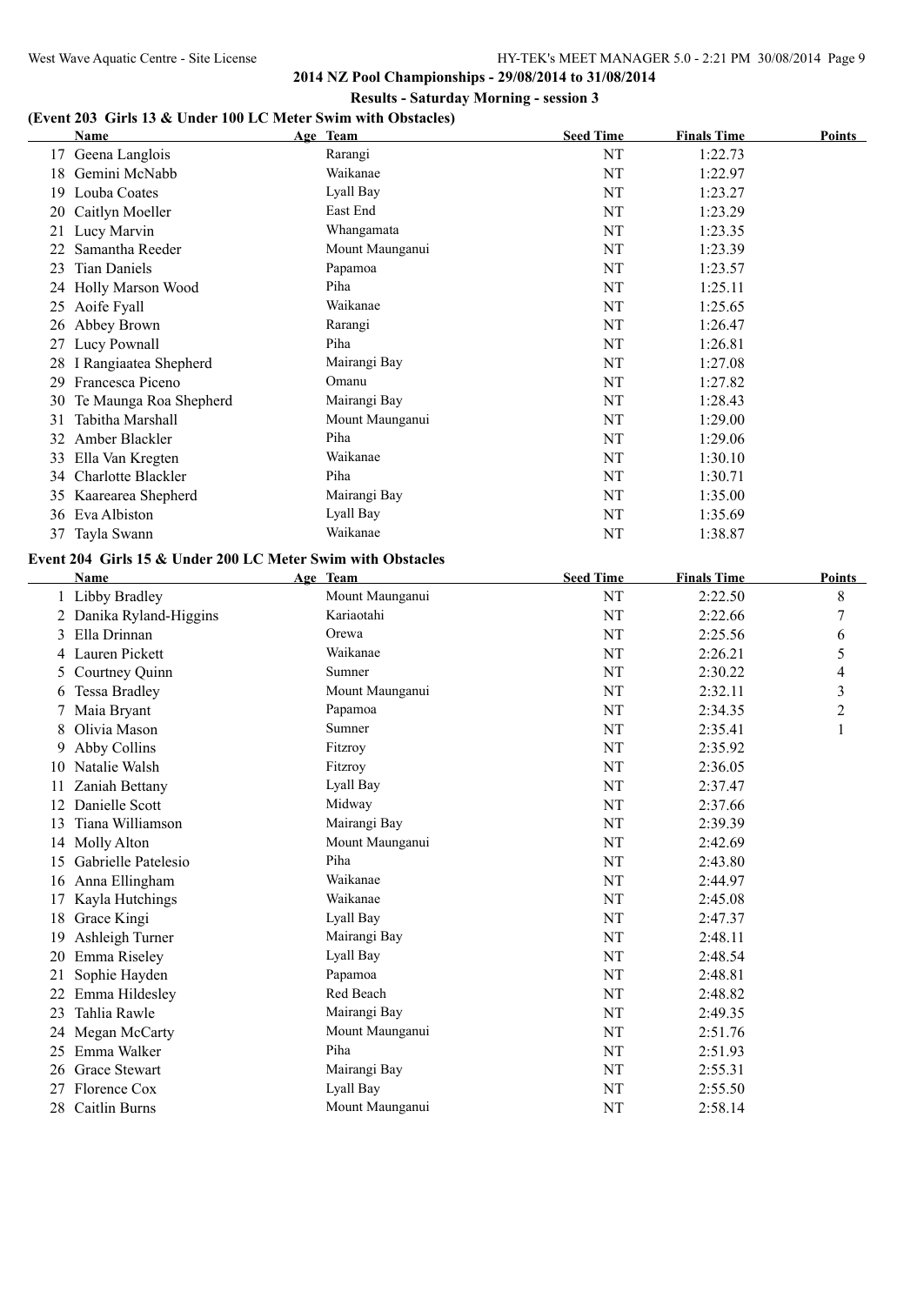### **(Event 204 Girls 15 & Under 200 LC Meter Swim with Obstacles)**

| Name                   | Age Team        | <b>Seed Time</b> | <b>Finals Time</b> | <b>Points</b> |
|------------------------|-----------------|------------------|--------------------|---------------|
| 29 Kirby Scammell      | Midway          | NT               | 3:00.54            |               |
| 30 Brie Downey         | Red Beach       | NT               | 3:01.03            |               |
| 31 Sarah Lockwood      | Red Beach       | NT               | 3:03.62            |               |
| 32 Ireland Steenbergen | Nelson          | NT               | 3:04.59            |               |
| 33 Grace Westenberg    | Whangamata      | NT               | 3:05.14            |               |
| 34 Taimana Van Beek    | Otaki           | NT               | 3:06.56            |               |
| 35 Simone Paterson     | Piha            | NT               | 3:06.74            |               |
| 36 Isabella Collier    | Wainui          | NT               | 3:09.66            |               |
| 37 Cleo Rose Wheeler   | Mairangi Bay    | NT               | 3:13.61            |               |
| 38 Victoria McTavish   | Levin-Waitarere | NT               | 3:31.19            |               |
| 39 Toni Langlois       | Rarangi         | NT               | 3:32.60            |               |
| 40 Nicola Godwin       | East End        | NT               | 3:42.27            |               |
| 41 Emily McTavish      | Levin-Waitarere | NT               | 3:46.02            |               |

### **Event 205 Girls 18 & Under 200 LC Meter Swim with Obstacles**

|               | Name                    | Age Team        | <b>Seed Time</b> | <b>Finals Time</b> | <b>Points</b>  |
|---------------|-------------------------|-----------------|------------------|--------------------|----------------|
|               | <b>Brittany Tucker</b>  | Sumner          | NT               | 2:19.92            | 8              |
|               | Hannah Williams         | Piha            | NT               | 2:22.81            | 7              |
| 3             | <b>Emily Rosskelly</b>  | New South Wales | NT               | 2:23.58            | 6              |
| 4             | Kelsi Boocock           | Papamoa         | NT               | 2:24.03            | 5              |
| $\mathcal{L}$ | Cassie Wright           | Sumner          | NT               | 2:26.36            | 4              |
| 6             | Abigail Pugh            | New South Wales | NT               | 2:26.68            | 3              |
|               | Annielle Ryland-Higgins | Kariaotahi      | NT               | 2:27.03            | $\overline{c}$ |
| 8             | Amy Barron              | Mount Maunganui | NT               | 2:28.36            |                |
| 9.            | Kendal Fitzgibbon       | New South Wales | NT               | 2:30.89            |                |
| 10            | Ariana Moffatt          | Papamoa         | NT               | 2:32.03            |                |
| 11            | Michelle Dykes          | Papamoa         | NT               | 2:32.59            |                |
| 12            | Ellis Doyle             | St Clair        | NT               | 2:33.36            |                |
| 13            | Abbey Dawson            | New South Wales | NT               | 2:33.62            |                |
| 14            | Julia Conway            | Mount Maunganui | NT               | 2:35.42            |                |
| 15            | Kiah Taylor             | New South Wales | NT               | 2:36.64            |                |
| 16            | Jardine Chapman         | Mount Maunganui | NT               | 2:39.06            |                |
| 17            | Indigo Verhoeven        | New South Wales | NT               | 2:39.21            |                |
| 18            | Keely O'Keeffe          | Fitzroy         | NT               | 2:42.30            |                |
| 19            | Melanie Hayden          | Papamoa         | NT               | 2:44.11            |                |
| 20            | Alex Thompson           | Piha            | NT               | 2:44.36            |                |
| 21            | Ariana Kereopa          | Fitzroy         | NT               | 2:50.50            |                |
| 22            | Charlotte North         | East End        | NT               | 3:00.41            |                |
| 23            | <b>Bridie North</b>     | East End        | NT               | 3:11.14            |                |

## **Event 206 Girls 200 LC Meter Swim with obstacles**

| <b>Name</b>          | Age Team     | <b>Seed Time</b> | <b>Finals Time</b> | <b>Points</b> |
|----------------------|--------------|------------------|--------------------|---------------|
| 1 Samantha Lee       | Lyall Bay    | NT               | 2:06.95            | 8             |
| 2 Natasha Hind       | Lyall Bay    | NT               | 2:09.87            |               |
| 3 Natalie Peat       | Papamoa      | NT               | 2:16.78            | 6             |
| 4 Carina Doyle       | St Clair     | NT               | 2:20.46            |               |
| 5 Kirsty Wannan      | Piha         | NT               | 2:24.39            | 4             |
| 6 Dannielle O'Connor | Omanu        | NT               | 2:32.41            |               |
| 7 Marina Macartney   | Mairangi Bay | NT               | 2:35.41            |               |
| 8 Nicole Rosewarne   | Piha         | NT               | 2:38.65            |               |
| 9 Brita Camplin      | Piha         | NT               | 2:40.81            |               |
|                      |              |                  |                    |               |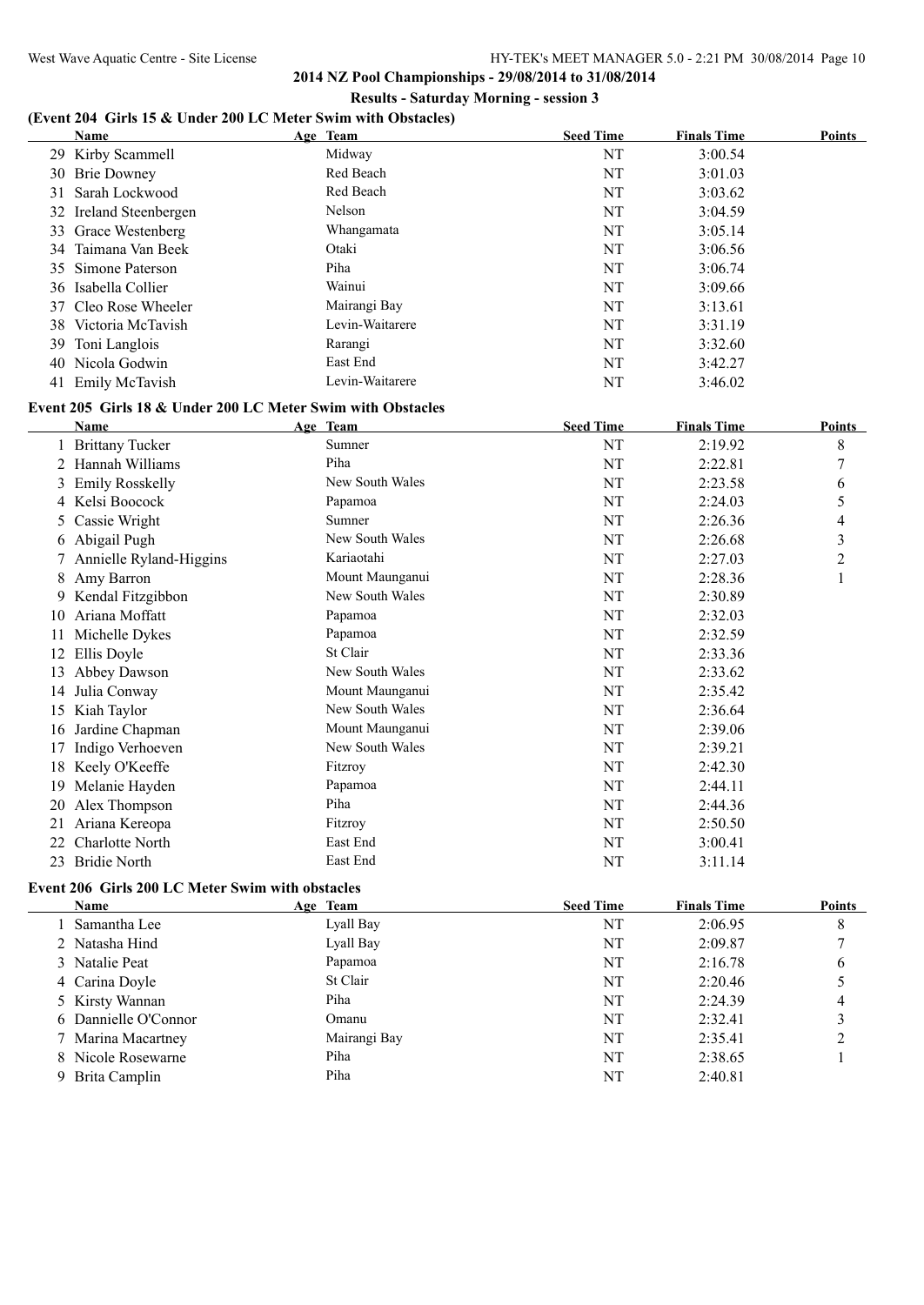#### West Wave Aquatic Centre - Site License HY-TEK's MEET MANAGER 5.0 - 2:21 PM 30/08/2014 Page 11

**2014 NZ Pool Championships - 29/08/2014 to 31/08/2014 Results - Saturday Morning - session 3**

### **Event 207 Girls 100 LC Meter MastersSwimWObstacle**

|    | <b>Name</b>          | Age Team |                 | <b>Seed Time</b> | <b>Finals Time</b> | <b>Points</b> |
|----|----------------------|----------|-----------------|------------------|--------------------|---------------|
|    | 1 Naomi Davoren      |          | Papamoa         | NT               | 1:15.36            | 8             |
|    | 2 Mitch Mitchell     |          | Waikanae        | NT               | 1:21.84            |               |
|    | 3 Joanna Godwin      |          | East End        | NT               | 1:26.44            | 6             |
|    | 4 Julia Johnstone    |          | East End        | NT               | 1:27.44            |               |
|    | 5 Emma Puletaha      |          | East End        | NT               | 1:27.72            | 4             |
|    | 6 Debbie Hutchings   |          | Waikanae        | NT               | 1:27.97            | 3             |
|    | 7 Debbie Drinnan     |          | Orewa           | NT               | 1:30.41            | ∍             |
|    | 8 Pippa Babb         |          | Rarangi         | NT               | 1:35.48            |               |
|    | 9 Eleanor Wenman     |          | Orewa           | NT               | 1:37.47            |               |
|    | 10 Elizabeth De Kort |          | Orewa           | NT               | 1:55.28            |               |
| 11 | Amanda Wignell       |          | Orewa           | NT               | 2:04.46            |               |
|    | 12 Suzanne Blatch    |          | Levin-Waitarere | NT               | 2:08.13            |               |

### **Event 290 Women 15 & Under 2x25 LC Meter Line Throw Relay**

| <b>Team</b>            | Relay                | <b>Seed Time</b> | <b>Finals Time</b> | Points |
|------------------------|----------------------|------------------|--------------------|--------|
| Sumner                 | $\mathsf{A}$         | NT               | 22.45              | 16     |
| 1) Olivia Mason        | 2) Courtney Quinn    |                  |                    |        |
| 2 Lyall Bay            | A                    | NT               | 36.83              | 14     |
| 1) Zaniah Bettany      | 2) Grace Kingi       |                  |                    |        |
| --- Fitzroy            | A                    | NT               | DQ                 |        |
| 1) Abby Collins        | 2) Natalie Walsh     |                  |                    |        |
| --- Mairangi Bay       | B                    | NT               | DQ                 |        |
| 1) Ashleigh Turner     | 2) Cleo Rose Wheeler |                  |                    |        |
| --- Red Beach          | A                    | NT               | <b>DNF</b>         |        |
| 1) Brie Downey         | 2) Sarah Lockwood    |                  |                    |        |
| --- Papamoa            | B                    | NT               | <b>DNF</b>         |        |
| 1) Sophie Hayden       | 2) Kate Miller       |                  |                    |        |
| --- Waikanae           | B                    | NT               | <b>DNF</b>         |        |
| 1) Kayla Hutchings     | 2) Fern Stuart       |                  |                    |        |
| --- Red Beach          | B                    | NT               | <b>DNF</b>         |        |
| 1) Emma Hildesley      | 2) Tania Denvir      |                  |                    |        |
| --- Mairangi Bay       | $\mathsf{A}$         | NT               | <b>DNF</b>         |        |
| 1) Caitlin Troy        | 2) Tiana Williamson  |                  |                    |        |
| --- Mount Maunganui    | A                    | NT               | <b>DNF</b>         |        |
| 1) Molly Alton         | 2) Libby Bradley     |                  |                    |        |
| --- Lyall Bay          | B                    | NT               | <b>DNF</b>         |        |
| 1) Florence Cox        | 2) Emma Riseley      |                  |                    |        |
| --- Mount Maunganui    | C                    | NT               | <b>DNF</b>         |        |
| 1) Megan McCarty       | 2) Hannah Treanor    |                  |                    |        |
| Mount Maunganui<br>--- | B                    | NT               | <b>DNF</b>         |        |
| 1) Tessa Bradley       | 2) Caitlin Burns     |                  |                    |        |

### **Event 291 Women 18 & Under 2x25 LC Meter Line Throw Relay**

| <b>Team</b>         | Relay              | <b>Seed Time</b> | <b>Finals Time</b> | <b>Points</b> |
|---------------------|--------------------|------------------|--------------------|---------------|
| 1 Papamoa           | В                  | NT               | 19.29              | 16            |
| 1) Michelle Dykes   | 2) Ariana Moffatt  |                  |                    |               |
| 2 New South Wales   | А                  | NT               | 35.12              | 14            |
| 1) Kiah Taylor      | 2) Emily Rosskelly |                  |                    |               |
| --- Wainui          | В                  | NT               | DO                 |               |
| 1) Isabella Collier | 2) Jasmine Smith   |                  |                    |               |
| --- Sumner          | А                  | NT               | DO                 |               |
| 1) Brittany Tucker  | 2) Cassie Wright   |                  |                    |               |
|                     |                    |                  |                    |               |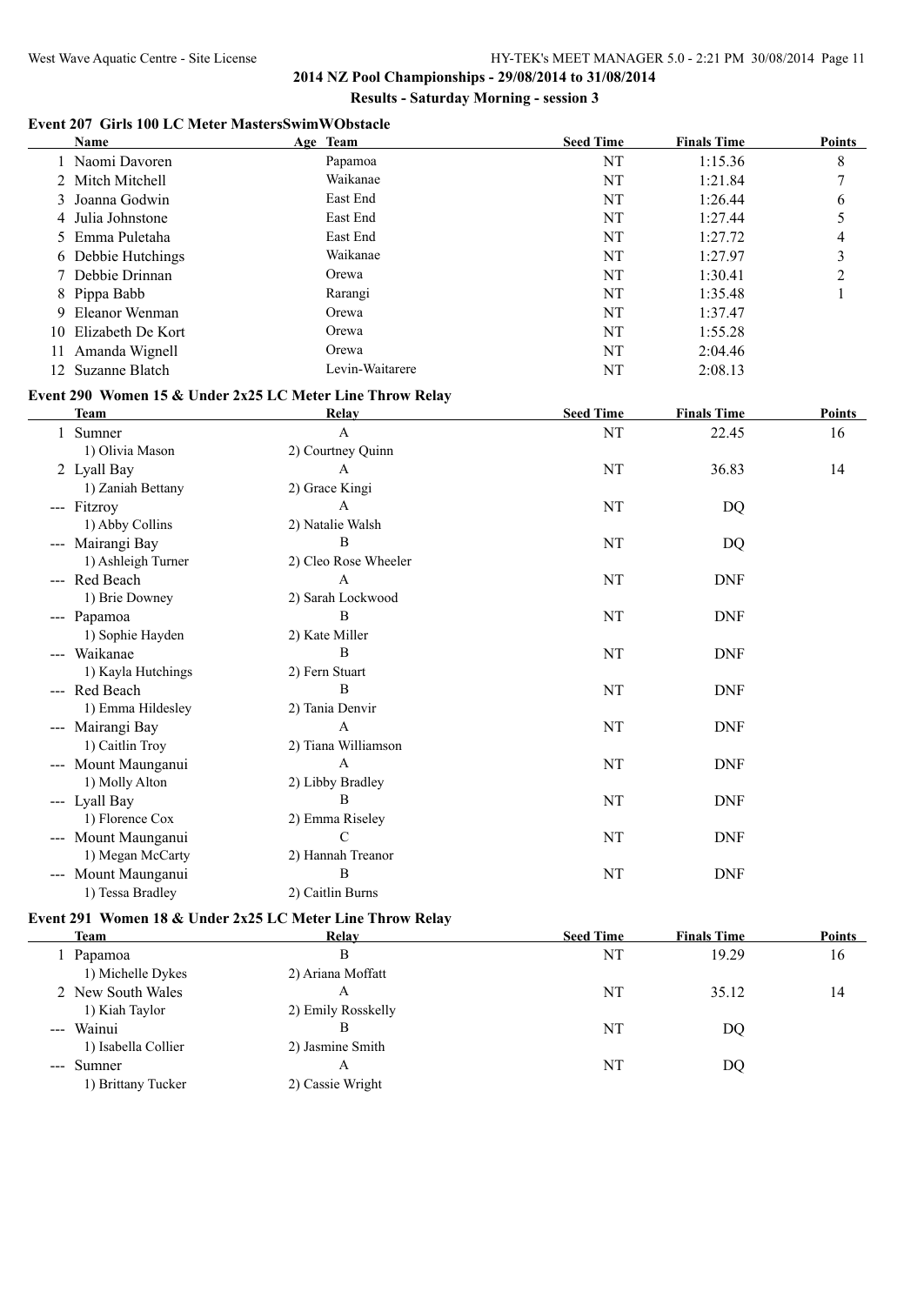### **(Event 291 Women 18 & Under 2x25 LC Meter Line Throw Relay)**

| <b>Team</b>                                             | Relay                      | <b>Seed Time</b> | <b>Finals Time</b> | <b>Points</b> |
|---------------------------------------------------------|----------------------------|------------------|--------------------|---------------|
| --- East End                                            | $\mathbf{A}$               | NT               | <b>DQ</b>          |               |
| 1) Nicola Godwin                                        | 2) Bridie North            |                  |                    |               |
| --- New South Wales                                     | $\mathcal{C}$              | NT               | DQ                 |               |
| 1) Abbey Dawson                                         | 2) Abigail Pugh            |                  |                    |               |
| --- Fitzroy                                             | $\mathsf{A}$               | NT               | DQ                 |               |
| 1) Ariana Kereopa                                       | 2) Keely O'Keeffe          |                  |                    |               |
| --- New South Wales                                     | B                          | NT               | DQ                 |               |
| 1) Indigo Verhoeven                                     | 2) Kendal Fitzgibbon       |                  |                    |               |
| --- Piha                                                | C                          | NT               | <b>DNF</b>         |               |
| 1) Leilani Loelu                                        | 2) Simone Paterson         |                  |                    |               |
| --- Wainui                                              | A                          | NT               | <b>DNF</b>         |               |
| 1) Aberdeen Falwasser-Logan                             | 2) Georgia Harris          |                  |                    |               |
| --- Kariaotahi                                          | A                          | NT               | <b>DNF</b>         |               |
| 1) Danika Ryland-Higgins                                | 2) Annielle Ryland-Higgins |                  |                    |               |
| --- Mount Maunganui                                     | A                          | NT               | <b>DNF</b>         |               |
| 1) Amy Barron                                           | 2) Olivia Eaton            |                  |                    |               |
| --- Fitzroy                                             | B                          | NT               | <b>DNF</b>         |               |
| 1) Rebecca Cole                                         | 2) Kaitlin Haami           |                  |                    |               |
| --- Papamoa                                             | $\mathbf{A}$               | NT               | <b>DNF</b>         |               |
| 1) Kelsi Boocock                                        | 2) Madison Kidd            |                  |                    |               |
| --- Piha                                                | $\mathbf{A}$               | NT               | <b>DNF</b>         |               |
| 1) Hannah Newnham-McGrath                               | 2) Hannah Williams         |                  |                    |               |
| --- Mount Maunganui                                     | B                          | NT               | <b>DNF</b>         |               |
| 1) Julia Conway                                         | 2) Jessica Gadsbey         |                  |                    |               |
|                                                         |                            |                  |                    |               |
| Event 292 Women 2x25 LC Meter Line Throw Relay          |                            |                  |                    |               |
| <b>Team</b>                                             | <b>Relay</b>               | <b>Seed Time</b> | <b>Finals Time</b> | Points        |
| 1 Mairangi Bay                                          | $\mathbf{A}$               | NT               | 12.42              | 16            |
| 1) Victoria Clark                                       | 2) Marina Macartney        |                  |                    |               |
| 2 Piha                                                  | A                          | NT               | 18.63              | 14            |
| 1) Nicole Rosewarne                                     | 2) Kirsty Wannan           |                  |                    |               |
| 3 Papamoa                                               | A                          | NT               | 34.61              | 12            |
| 1) Naomi Davoren                                        | 2) Natalie Peat            |                  |                    |               |
| --- Piha                                                | B                          | NT               | DQ                 |               |
| 1) Brita Camplin                                        | 2) Emma Walker             |                  |                    |               |
| --- St Clair                                            | A                          | NT               | <b>DNF</b>         |               |
| 1) Carina Doyle                                         | 2) Ellis Doyle             |                  |                    |               |
| Event 293 Women 2x25 LC Meter Masters Line Throw Relay  |                            |                  |                    |               |
| <b>Team</b>                                             | Relay                      | <b>Seed Time</b> | <b>Finals Time</b> | <b>Points</b> |
| 1 Orewa                                                 | $\boldsymbol{\rm{A}}$      | NT               | 24.30              | 16            |
| 1) Eleanor Wenman                                       | 2) Amanda Wignell          |                  |                    |               |
| 2 Waikanae                                              | A                          | NT               | 34.13              | 14            |
| 1) Debbie Hutchings                                     | 2) Mitch Mitchell          |                  |                    |               |
| --- Orewa                                               | B                          | NT               | <b>DNF</b>         |               |
| 1) Elizabeth De Kort                                    | 2) Debbie Drinnan          |                  |                    |               |
| --- East End                                            | A                          | NT               | <b>DNF</b>         |               |
| 1) Julia Johnstone                                      | 2) Emma Puletaha           |                  |                    |               |
|                                                         |                            |                  |                    |               |
| Event 492 Mixed 2x25 LC Meter National Line Throw Relay |                            |                  |                    |               |
| Team                                                    | Relay                      | <b>Seed Time</b> | <b>Finals Time</b> | Points        |
| 1 New Zealand Womens                                    | A                          | NT               | 10.78              | 16            |
| 1) Laura Quilter W                                      | 2) Danielle McKenzie W     |                  |                    |               |